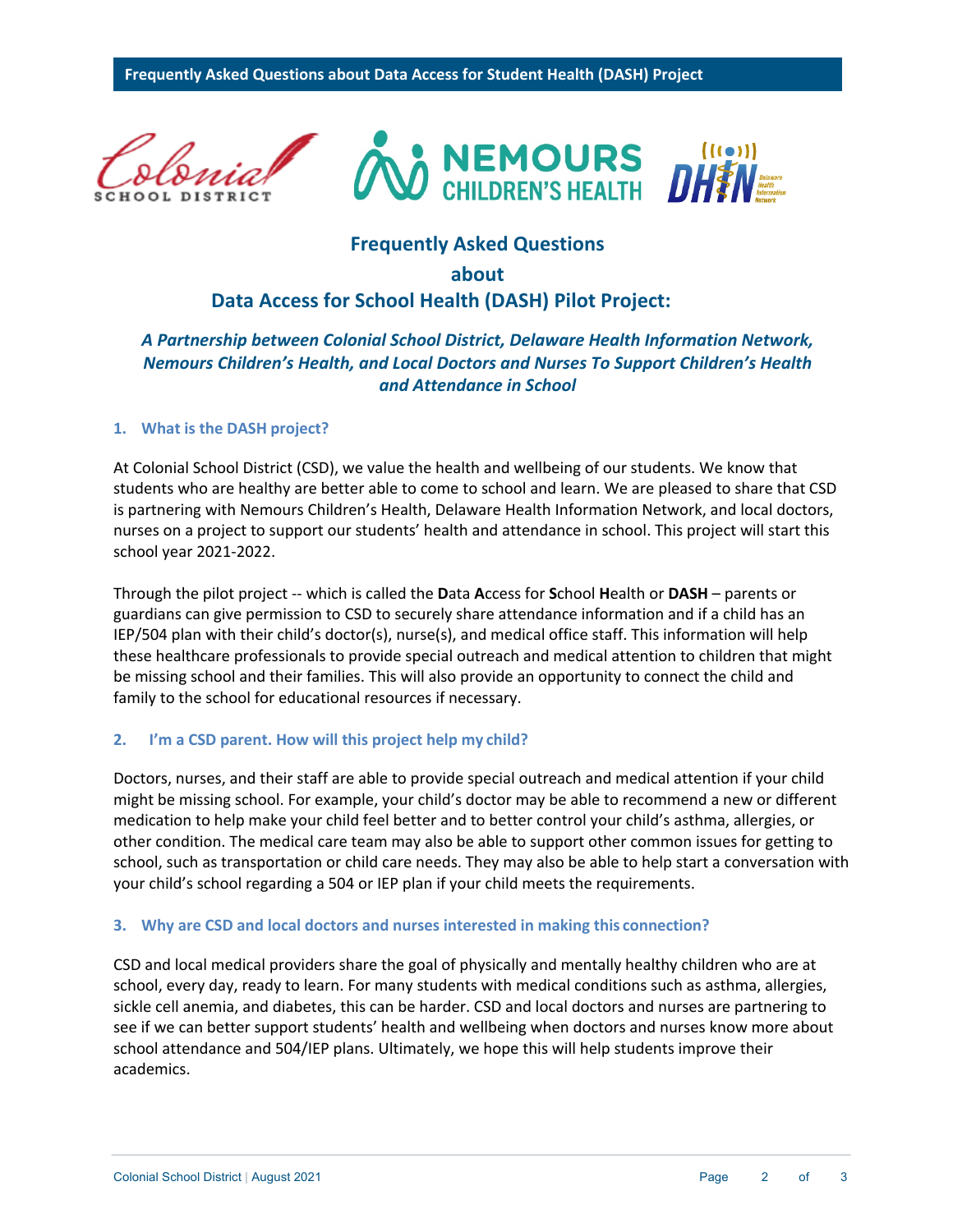#### **4. How will information move from the school to a child's doctor?**

With parental permission, attendance information will be sent securely from CSD to your child's doctor through the Delaware Health Information Network (DHIN). This is the state organization that today provides secure access to medical data to thousands of local physicians. DHIN has patient lists from many local doctors, and will share data only with the office of the child's listed doctor.

#### **5. Which schools are participating in the pilot?**

For the 2021-2022 School Year, this pilot program will be across all CSD schools.

# **6. How can my family participate?**

To participate, please complete the CSD consent form, which is available in the main office of your child's school. Parents can withdraw their consent at any time.

# **7. Who will have access to my child's information?**

Only doctors and nurses who participate in DHIN and identify your child as one of their patients will have access to your child's data.

# **8. How is data kept safe in DHIN?**

Protecting patient information in DHIN is a priority. DHIN follows all state and federal privacy and security laws to protect patient health information. The Federal Health Insurance Portability and Accountability Act of 1996 (HIPAA) Privacy, Security, and Breach Notification Rules are the main Federal laws that protect your health information. DHIN considers the privacy and security protections outlined by these laws to be minimum standards, and many of DHIN policies go above and beyond what is really required by law.

All information is transmitted using a secure data transfer tunnel, and is made available in an encrypted e-mail or secure web-portal. In addition, DHIN requires all participating providers to adhere to standards for identity proofing, ensuring that all people who have access to data made available by DHIN are permitted to do so.

# **9. If we participate in this program, will my child's health information be shared directly with the school?**

Maybe, through this project, data will go to medical providers. After speaking with the family if they feel comfortable sharing information with the school nurse, the medical provider will share only necessary information with the school nurse to help the child and family return to school. If the family is not comfortable sharing information with the school, no information will be shared.